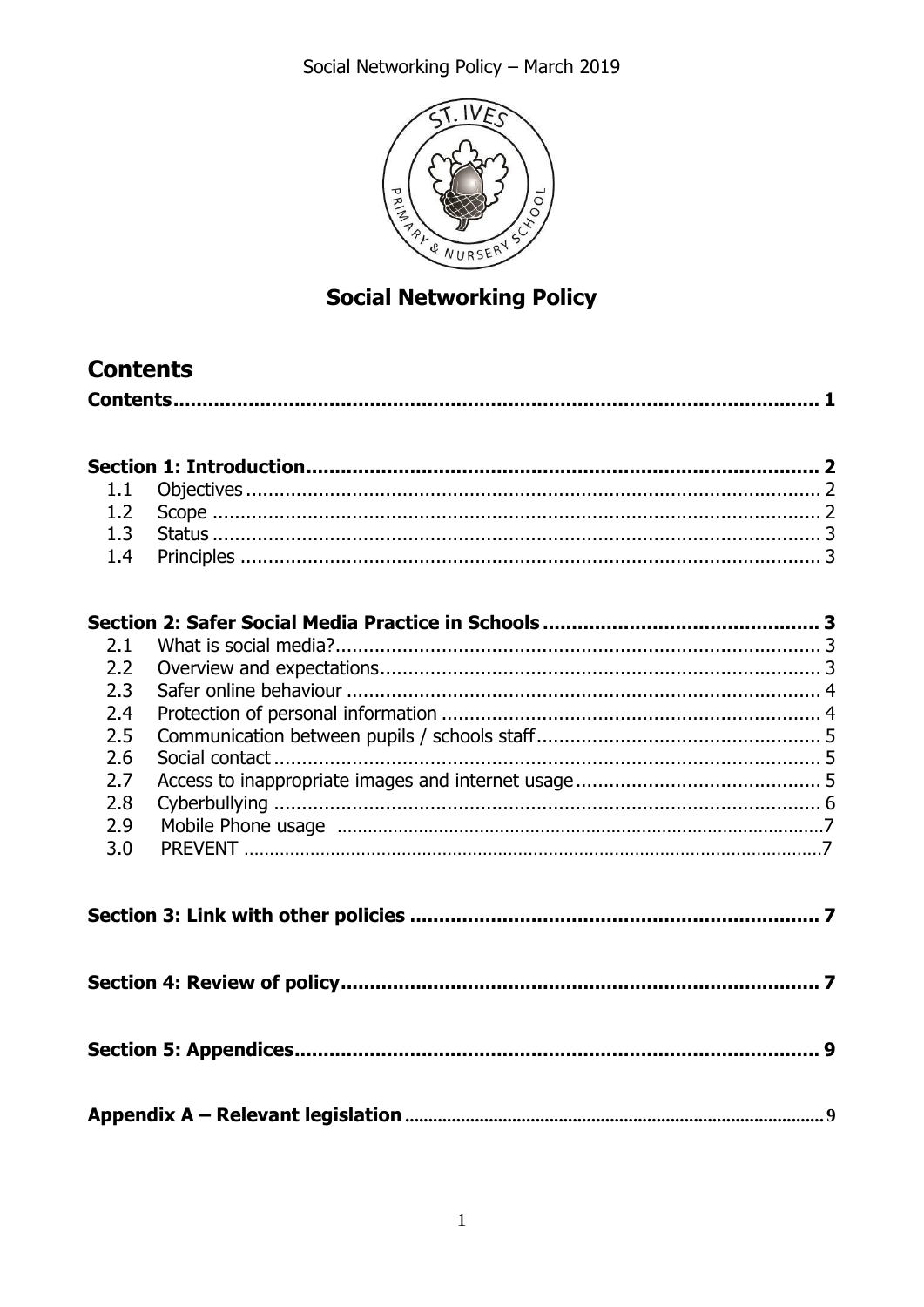# <span id="page-1-0"></span>**Section 1: Introduction**

## <span id="page-1-1"></span>**1.1 Objectives**

- 1.1.1 This document sets out St. Ives Primary & Nursery School policy on social networking. New technologies are an integral part of our lives and are powerful tools which open up teaching and learning opportunities for schools' staff in many ways. This document aims to:
	- $\triangleright$  Assist schools' staff working with children to work safely and responsibly with the internet and other communication technologies and to monitor their own standards and practice
	- $\triangleright$  Set clear expectations of behaviour and/or codes of practice relevant to social networking for educational, personal or recreational use
	- $\triangleright$  Give a clear message that unlawful or unsafe behaviour is unacceptable and that, where appropriate, disciplinary or legal action will be taken
	- $\triangleright$  Support safer working practice
	- $\triangleright$  Minimise the risk of misplaced or malicious allegations made against adults who work with pupils
	- $\triangleright$  Reduce the incidence of positions of trust being abused or misused
- 1.1.2 Whilst every attempt has been made to cover a wide range of situations, it is recognised that this policy cannot cover all eventualities. There may be times when professional judgements are made in situations not covered by this document, or which directly contravene the standards outlined in this document. It is expected that in these circumstances staff in schools will always advise their headteachers of the justification for any such action already taken or proposed. Headteachers will in turn seek advice from the Schools' HR team where appropriate.
- 1.1.3 This policy takes account of employment legislation and best practice guidelines in relation to social networking in addition to the legal obligations of governing bodies and the relevant legislation listed at appendix A.
- 1.1.4 This policy has been agreed following consultation with the recognised trade unions and professional associations.

## <span id="page-1-2"></span>**1.2 Scope**

- 1.2.1 This document applies to all staff who work in the School as adopted by the Governing Body. This includes teachers, support staff, supply staff, governors, contractors and volunteers.
- 1.2.2 It should be followed by any adult whose work brings them into contact with pupils. References to staff should be taken to apply to all the above groups of people in schools. Reference to pupils means all pupils at the school.
- 1.2.3 This policy should not be used to address issues where other policies and procedures exist to deal with them. For example, any alleged misconduct which falls within the scope of the management of allegations policy requires the school to comply with additional child protection requirements as set out in that policy.
- 1.2.3 The local authority is not able to accept liability for any actions, claims, costs or expenses arising out of a decision not to follow this recommended policy and its guidance, where it is found that the governing body has been negligent or acted in an unfair or discriminatory manner in exercising its employment powers.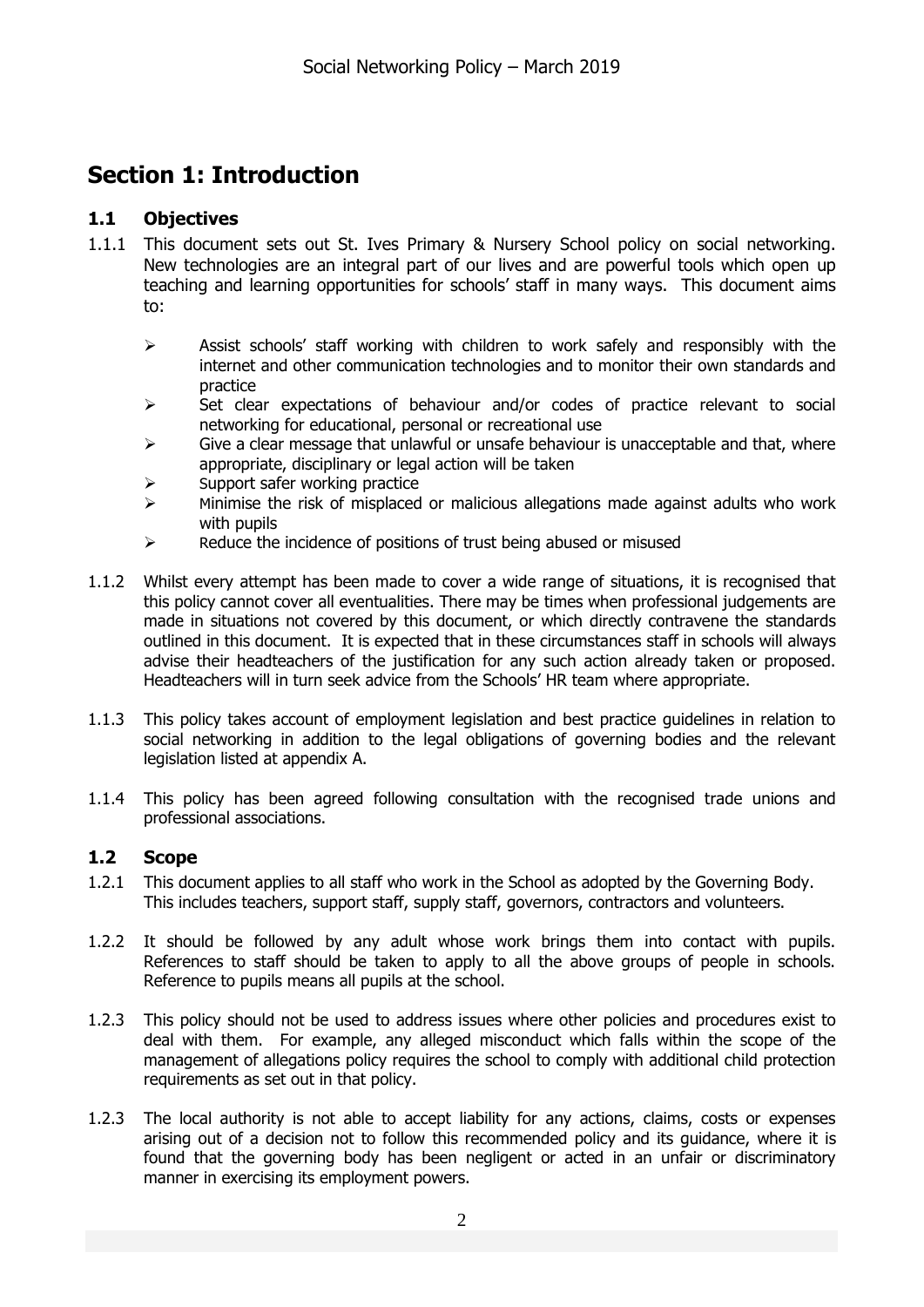# <span id="page-2-0"></span>**1.3 Status**

1.3.1 This document does not replace or take priority over advice given by HR, the Safeguarding Unit or the School's Codes of Conduct, dealing with allegations of abuse, other policies issued around Safeguarding, E-Safety or IT issues (email, ICT and data protection policies), but is intended to both supplement and complement any such documents. This guidance has been agreed with the trade unions.

## <span id="page-2-1"></span>**1.4 Principles**

- Adults who work with pupils are responsible for their own actions and behaviour and should avoid any conduct which would lead any reasonable person to question their motivation and intentions.
- Staff in schools should work and be seen to work, in an open and transparent way.
- Staff in schools should continually monitor and review their practice in terms of the continually evolving world of social networking and ensure they follow the guidance contained in this document.

# <span id="page-2-2"></span>**Section 2: Safer Social Media Practice in Schools**

# <span id="page-2-3"></span>**2.1 What is Social Media?**

- 2.1.1 For the purpose of this policy, social media is the term commonly used for websites which allow people to interact with each other in some way – by sharing information, opinions, knowledge and interests. Social networking websites such as Facebook, Bebo and MySpace are perhaps the most well-known examples of social media but the term also covers other web-based services such as Blogs, video and audio Podcasts, Wikis, Message Boards, Photo document and Video sharing websites such as YouTube and Micro Blogging services such as Twitter. This definition of social media is not exhaustive as technology develops with new ways of communicating advancing every day.
- 2.1.2 For the purpose of this document the terminology Social Media is not exhaustive and also applies to the use of communication technologies such as mobile phones, cameras, PDAs / PSPs or other handheld devices and any other emerging forms of communications technologies.

## <span id="page-2-4"></span>**2.2 Overview and expectations**

- 2.2.1 All adults working with pupils have a responsibility to maintain public confidence in their ability to safeguard the welfare and best interests of pupils. It is therefore expected that they will adopt high standards of personal conduct in order to maintain the confidence and respect of their colleagues, pupils or students, public in general and all those with whom they work in line with the school's code of conduct. Adults in contact with pupils should therefore understand and be aware that safe practice also involves using judgement and integrity about behaviours in places other than the work setting.
- 2.2.2 The guidance contained in this policy is an attempt to identify what behaviours are expected of schools' staff who work with pupils. Anyone whose practice deviates from this document and/or their professional or employment-related code of conduct may bring into question their suitability to work with children and young people and may result in disciplinary action being taken against them.
- 2.2.3 School staff should always maintain appropriate professional boundaries and avoid behaviour, during their use of the internet and other communication technologies, which might be misinterpreted by others. They should report and record any incident with this potential.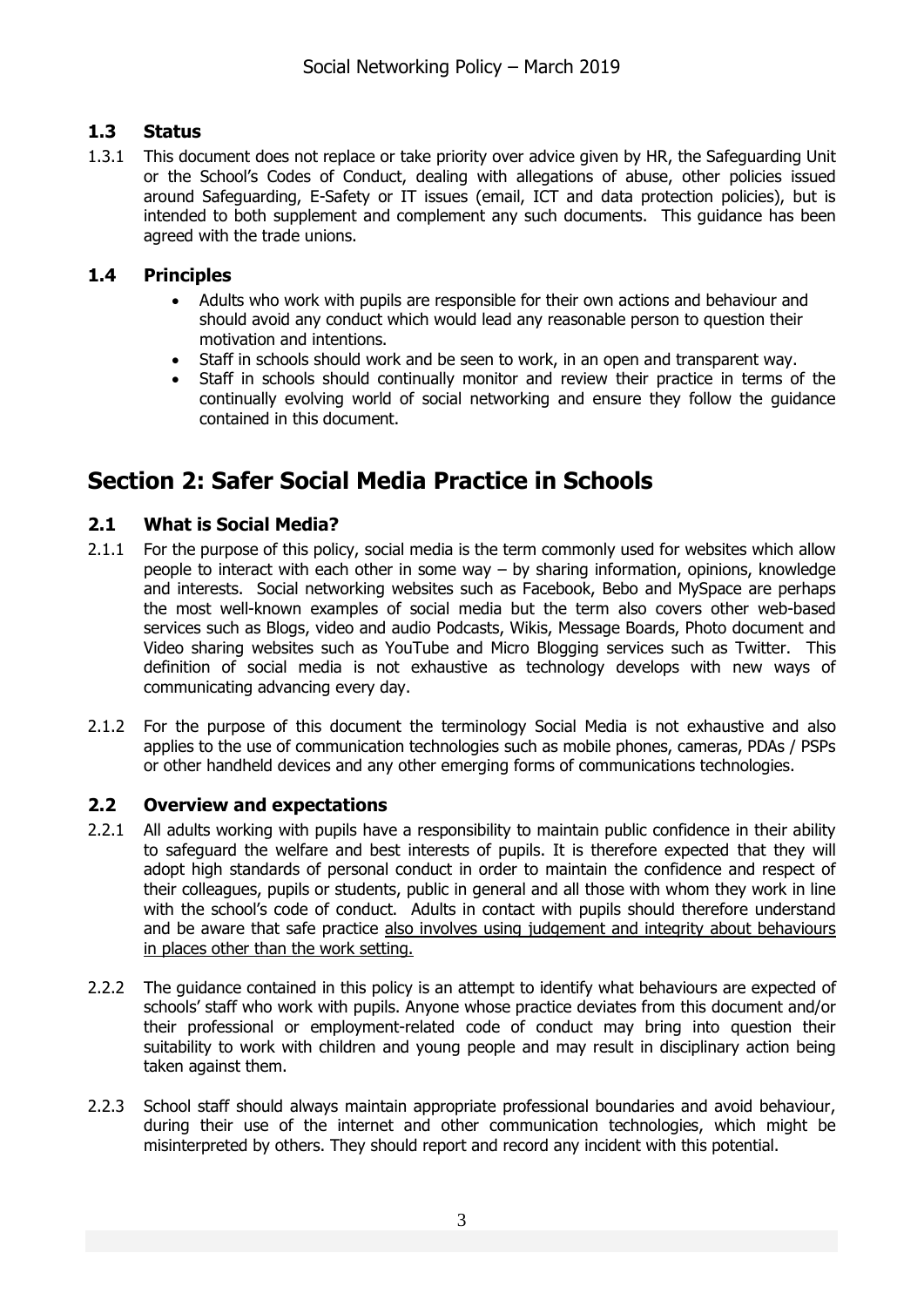## <span id="page-3-0"></span>**2.3 Safer online behaviour**

- 2.3.1 Managing personal information effectively makes it far less likely that information will be misused.
- 2.3.2 In their own interests staff need to be aware of the dangers of putting personal information onto social networking sites, such as addresses, home and mobile phone numbers. This will avoid the potential for pupils or their families or friends having access to staff outside of the school environment. It also reduces the potential for identity theft by third parties.
- 2.3.3 All staff, particularly new staff, should review their social networking sites when they join the school to ensure that information available publicly about them is accurate and appropriate. This includes any photographs that may cause embarrassment to themselves and the school if they are published outside of the site.
- 2.3.4 Staff should never 'friend' a pupil at the school where they are working onto their social networking site.
- 2.3.5 Staff should never use or access social networking sites of pupils and should never accept an invitation to 'friend' a pupil.
- 2.3.6 Confidentiality needs to be considered at all times. Social networking sites have the potential to discuss inappropriate information and employees need to ensure that they do not put any confidential information on their site about themselves, their employer, their colleagues, pupils or members of the public.
- 2.3.7 Employees need to ensure that when they are communicating about others, even outside of work, that they give due regard to the potential for defamation of character. Making allegations on social networking sites (even in their own time and in their own homes) about other employees, pupils or other individuals connected with the school, or another school, or Dorset County Council could result in formal action being taken against them.
- 2.3.8 Staff are also reminded that they must comply with the requirements of equalities legislation in their on-line communications.
- 2.3.9 Staff must never post derogatory remarks or offensive comments on-line or engage in online activities which may bring the school or Dorset County Council into disrepute.
- 2.3.10 Some social networking sites and other web-based sites have fields in the user profile for job title etc. If you are an employee of a school and particularly if you are a teacher, you should not put any information onto the site that could identify either your profession or the school where you work. In some circumstances this could damage the reputation of the school, the profession or the local authority.

## <span id="page-3-1"></span>**2.4 Protection of personal information**

- 2.4.1 Staff should ensure that they do not use school ICT equipment for personal use, e.g. camera or computers.
- 2.4.2 Staff should keep their personal phone numbers private and not use their own mobile phones to contact pupils or parents.
- 2.4.3 Staff should never share their work log-ins or passwords with other people.
- 2.4.4 Staff should not give their personal e-mail addresses to pupils or parents. Where there is a need for homework to be sent electronically the school e-mail address should be used.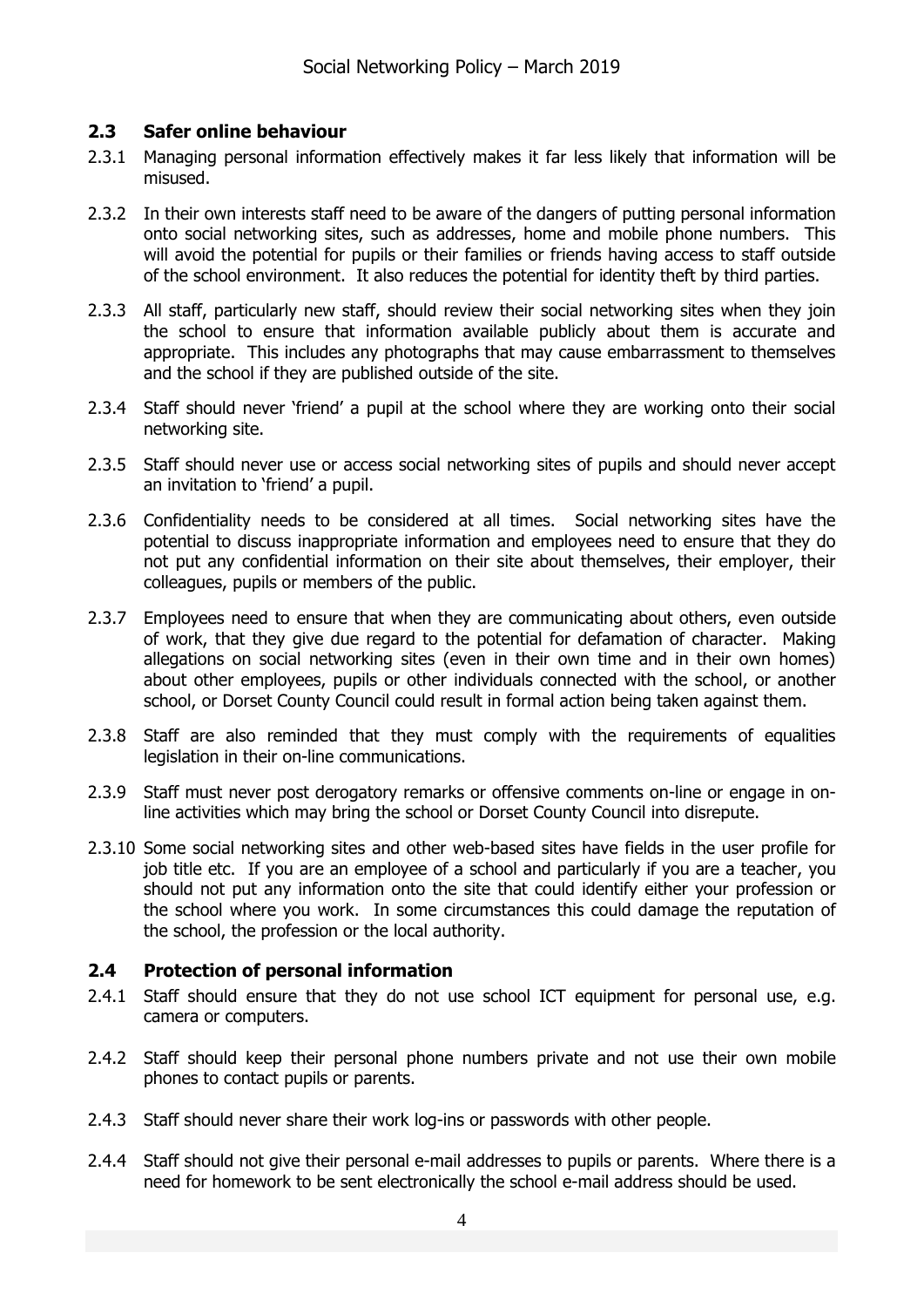- 2.4.5 Staff should keep a record of their phone's unique international mobile equipment identity (IMEI) number and keep their phone secure whilst on school premises.
- 2.4.6 Staff are advised to understand who is allowed to view the content of their pages on the sites they use and how to restrict access to certain groups of people.

### <span id="page-4-0"></span>**2.5 Communication between pupils/school's staff**

- 2.5.1 Communication between pupils and staff, by whatever method, should take place within clear and explicit professional boundaries.
- 2.5.2 This includes the wider use of technology such as mobile phones, text messaging, e-mails, digital cameras, videos, web-cams, websites and blogs.
- 2.5.3 It is the expectation that the school should provide a work mobile and e-mail address for communication between staff and pupils. Staff should not give their personal mobile numbers or personal e-mail addresses to pupils or parents.
- 2.5.4 Staff should not request, or respond to, any personal information from a pupil, other than that which might be appropriate as part of their professional role.
- 2.5.5 Staff should ensure that all communications are transparent and open to scrutiny. They should also be circumspect in their communications with pupils to avoid any possible misinterpretation of their motives or any behaviour which could be construed as 'grooming' in the context of sexual offending.
- 2.5.6 Staff should not give their personal contact details to pupils including e-mail, home or mobile telephone numbers, unless the need to do so is agreed with senior management and parents/carers.
- 2.5.7 E-mail or text communications between an adult and a pupil outside agreed protocols may lead to disciplinary and/or criminal investigations. This also includes communications through internet-based web sites. Internal e-mail systems should only be used in accordance with the school's policy.

## <span id="page-4-1"></span>**2.6 Social contact**

- 2.6.1 Staff should not establish or seek to establish social contact via social media/other communication technologies with pupils for the purpose of securing a friendship or to pursue or strengthen a relationship.
- 2.6.2 There will be occasions when there are social contacts between pupils and staff, where for example the parent and teacher are part of the same social circle. These contacts however, will be easily recognised and openly acknowledged.
- 2.6.3 There must be awareness on the part of those working with pupils that some social networking contacts, especially where these are not common knowledge, can be misconstrued as being part of a grooming process. This can also apply to social networking contacts made through outside interests or through the staff member's own family.

### <span id="page-4-2"></span>**2.7 Access to inappropriate images and internet usage**

2.7.1 There are no circumstances that will justify adults possessing indecent images of children. Staff who access and possess links to such websites will be viewed as a significant and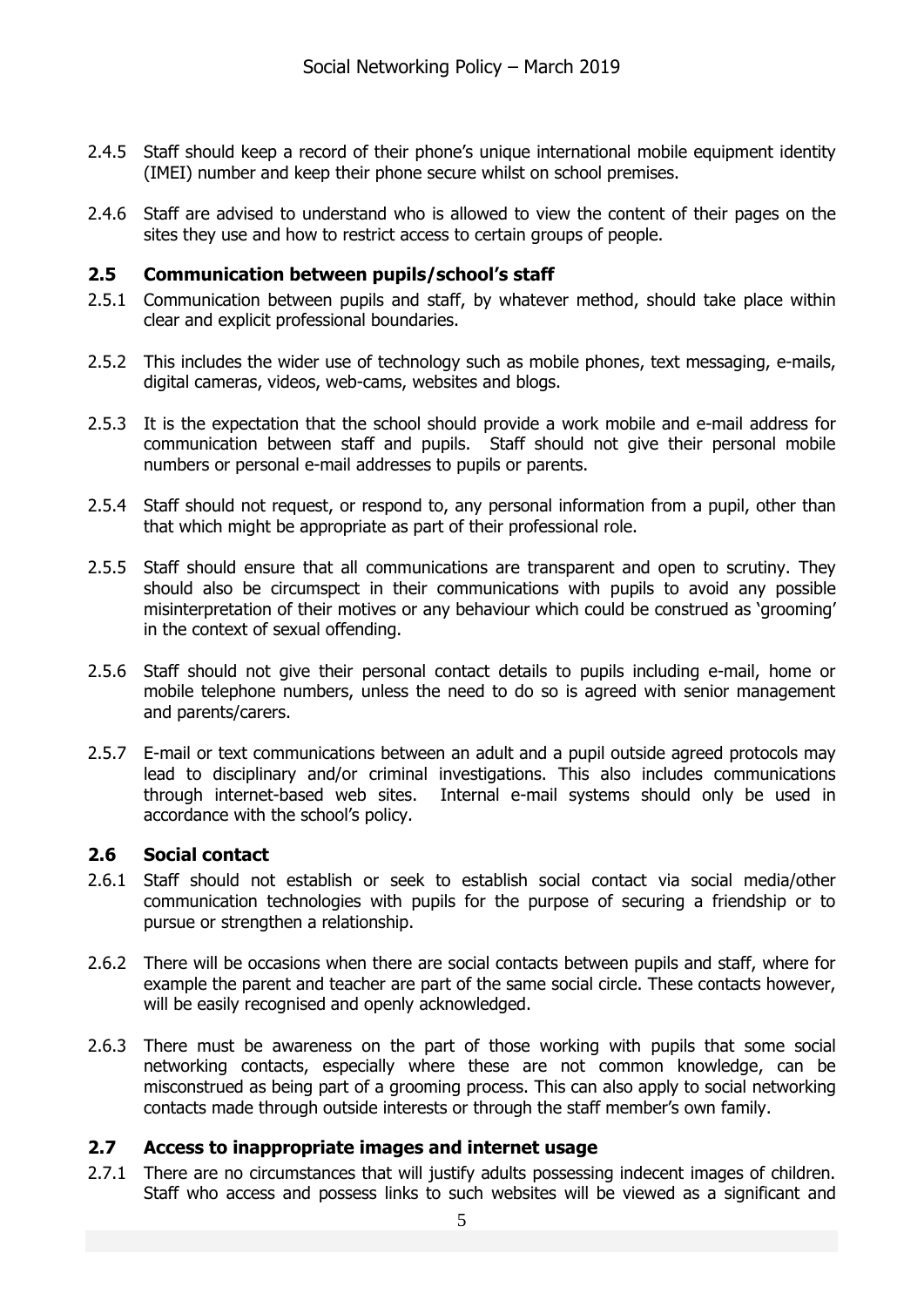potential threat to children. Accessing, making and storing indecent images of children is illegal. This will lead to criminal investigation and the individual being barred from working with children, if proven.

- 2.7.2 Staff should not use equipment belonging to their school/service to access any pornography; neither should personal equipment containing these images or links to them be brought into the workplace. This will raise serious concerns about the suitability of the adult to continue to work with children.
- 2.7.3 Adults should ensure that pupils are not exposed to any inappropriate images or web links. Schools and schools' staff need to ensure that internet equipment used by pupils have the appropriate controls with regards to access. e.g. personal passwords should be kept confidential.
- 2.7.4 Where indecent images of children are found by staff, the police and local authority designated officer (LADO) should be immediately informed. Schools should refer to the dealing with allegations of abuse against staff and volunteers policy and should not attempt to investigate the matter or evaluate the material themselves, as this may lead to evidence being contaminated which in itself can lead to a criminal prosecution.
- 2.7.5 Where other unsuitable material is found, which may not be illegal, but which raises concerns about that member of staff, either HR or the LADO should be informed and advice sought. Schools should refer to the dealing with allegations of abuse against staff and volunteers policy and should not attempt to investigate or evaluate the material themselves until such advice is received.

## <span id="page-5-0"></span>**2.8 Cyberbullying**

- 2.8.1 Cyberbullying can be defined as 'the use of modern communication technologies to embarrass, humiliate, threaten or intimidate an individual in the attempt to gain power and control over them.'
- 2.8.2 Prevention activities are key to ensuring that staff are protected from the potential threat of cyberbullying. All employees are reminded of the need to protect themselves from the potential threat of cyberbullying. Following the advice contained in this guidance should reduce the risk of personal information falling into the wrong hands.
- 2.8.3 If cyberbullying does take place, employees should keep records of the abuse, text, emails, website or instant message and should not delete texts or e-mails. Employees are advised to take screen prints of messages or web pages and be careful to record the time, date and place of the site.
- 2.8.4 Staff may wish to seek the support of their trade union or professional association representatives or another colleague to support them through the process. Employees will also have access to the DCC staff counsellor, subject to funding being agreed.
- 2.8.5 Staff are encouraged to report all incidents of cyberbullying to their line manager or the headteacher. All such incidents will be taken seriously and will be dealt with in consideration of the wishes of the person who has reported the incident. It is for the individual who is being bullied to decide whether they wish to report the actions to the police.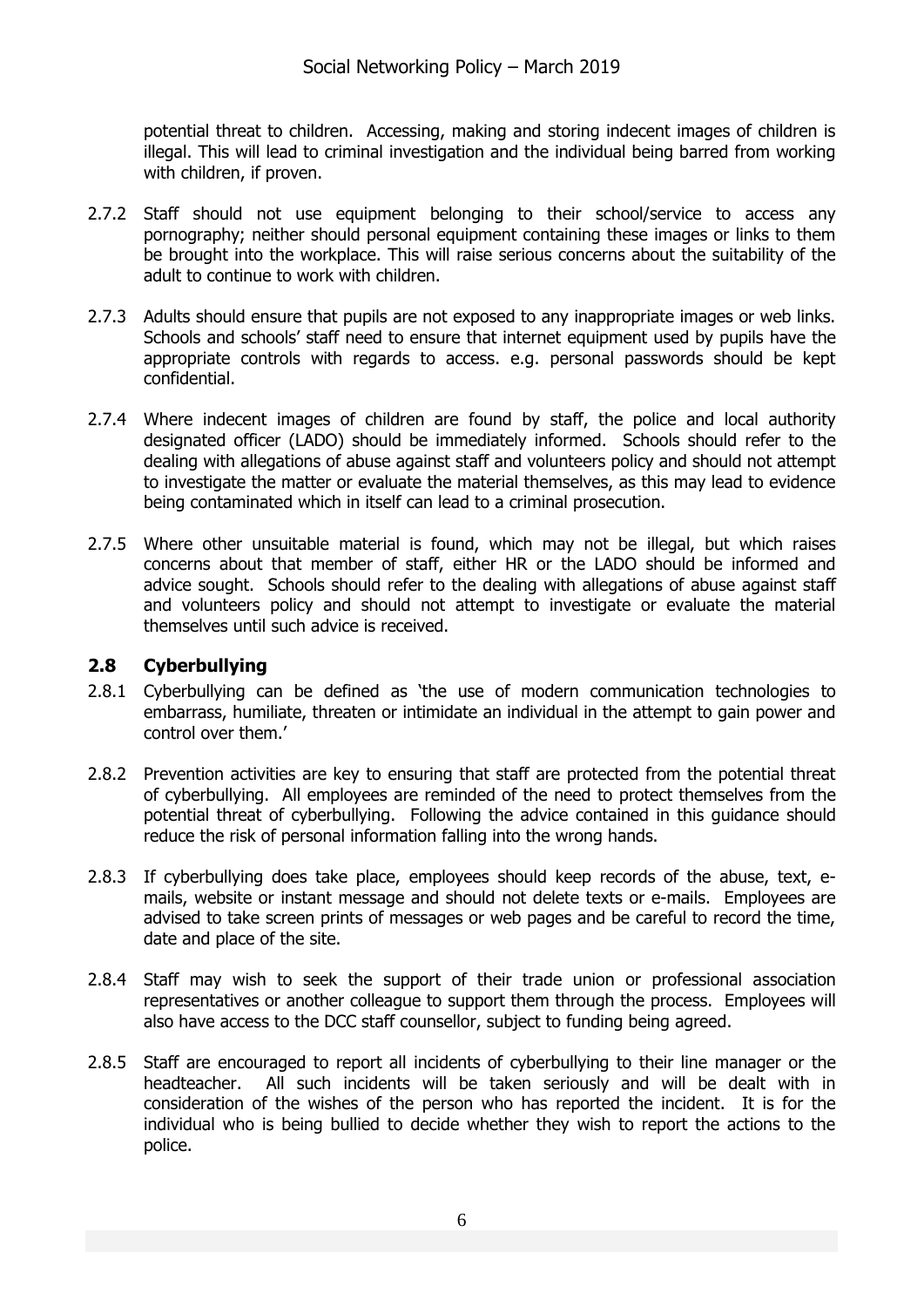# <span id="page-6-0"></span>**2.9 Mobile phone usage**

- 2.9.1 Personal devices, including mobile phones, must not be accessed when in a prohibited area. A prohibited area includes any area of the school where children access. Staff are permitted to use their personal devices whilst in the staff room.
- 2.9.2 The school reserves the right to refuse staff and visitors permission to use their own device on school premises.
- 2.9.3 Personal devices must not be used to take photographs, video or audio recordings of pupils or staff.

# <span id="page-6-1"></span>**3.0 PREVENT – A Community Safeguarding Programme**

Prevent is about safeguarding people and communities from the threat of terrorism. Prevent is 1 of the 4 elements of CONTEST, the Government's counter-terrorism strategy. It aims to stop people becoming terrorists or supporting terrorism. At the heart of Prevent is safeguarding children and adults and providing early intervention to protect and divert people away from being drawn into terrorist activity.

If you see or hear something that could be terrorist related, call the Police Hotline on 0800 789 321.

If you are concerned about someone in your community, please contact the local police force by dialling 101 or if you require urgent police assistance, dial 999.

# <span id="page-6-2"></span>**Section 3: Link with other policies**

3.1.1 This policy should be read in conjunction with the following documents for schools:

| Link to Policy / Document                                                                                                        | <b>Relevance</b>                                                                                                                                                                                                                       |
|----------------------------------------------------------------------------------------------------------------------------------|----------------------------------------------------------------------------------------------------------------------------------------------------------------------------------------------------------------------------------------|
| <b>E-Safety Policy</b>                                                                                                           | The standards outlined in the school's E-Safety Policy document<br>should be followed when using social networking sites.                                                                                                              |
| <b>Disciplinary Policy and Procedure</b>                                                                                         | Use of social networking sites which is not in accordance with this<br>policy or the School's policies may amount to misconduct or gross<br>misconduct under the school's disciplinary policy and procedure.                           |
| <b>Fairness and Dignity at Work</b><br><b>Policy</b>                                                                             | Where use of social networking sites can be interpreted to constitute<br>a form of bullying or harassment of another member of staff this may<br>be dealt with under the fairness and dignity at work policy in the first<br>instance. |
| <b>Equal Opportunities Policy</b>                                                                                                | Use of social networking sites should at all times be in accordance<br>with the school's equal opportunities in employment policy.                                                                                                     |
| <b>Code of Conduct and Guidelines for</b><br><b>Safe Working Practices</b><br>for the Protection of Children and<br><b>Staff</b> | The code sets out the standards of conduct expected of employees<br>including maintaining the school's reputation, non-disclosure of<br>confidential information and standards of behaviour expected.                                  |
| <b>Guidance for Safer Working</b><br><b>Practice for Adults Who Work with</b><br><b>Children and Young People</b>                | This document provides safeguarding guidance for all employees who<br>work with children, young people and vulnerable adults, including<br>guidance around communication with young people, photography and<br>video.                  |

<span id="page-6-3"></span>3.1.2 All employees must adhere to and apply the principles of the policy in all aspects of their work. Failure to do so may lead to action being taken under the disciplinary procedure.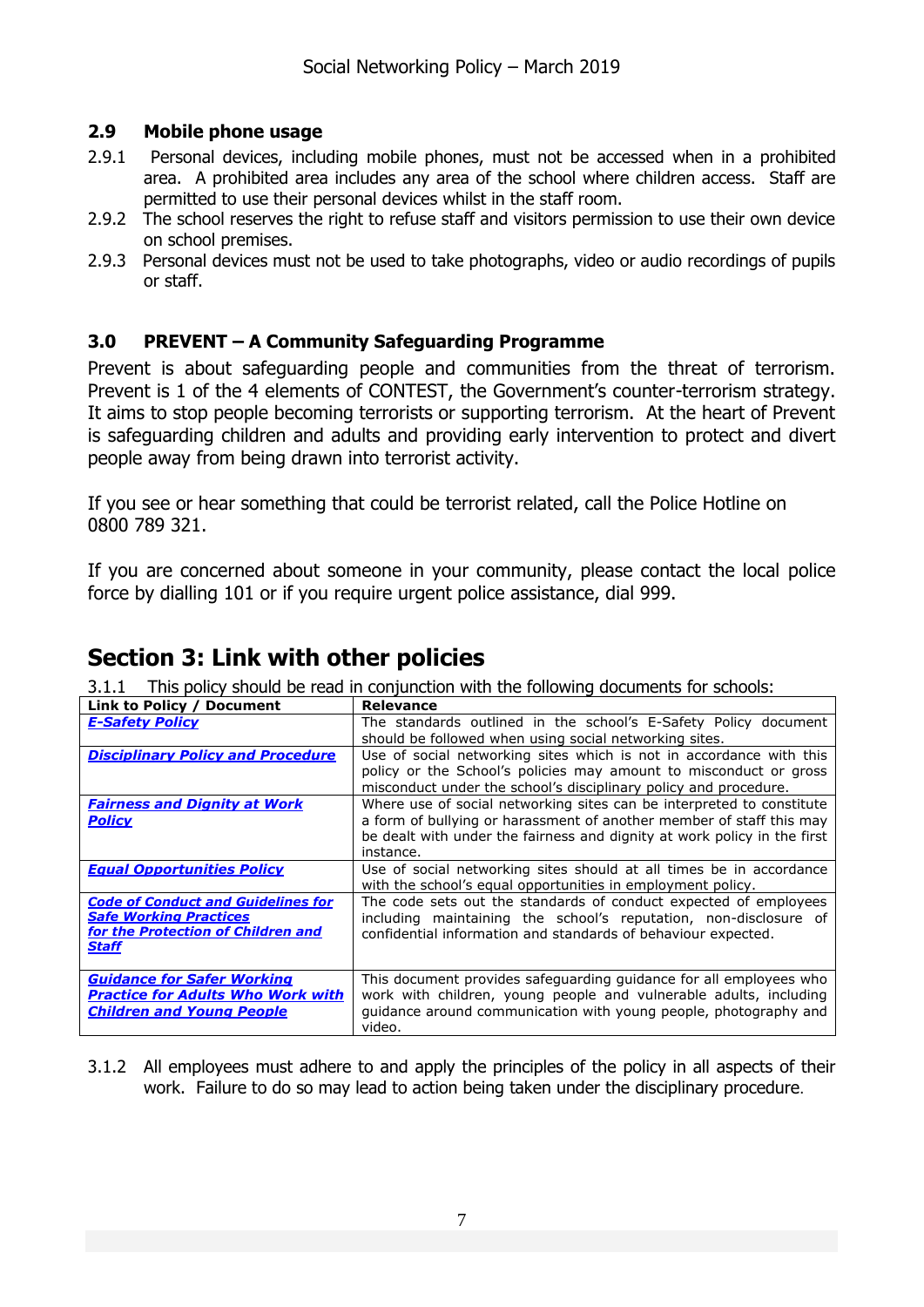# **Section 4: Review of policy**

4.1.1 Due to the ever-changing nature of information and communication technologies it is best practice that this policy be reviewed annually and, if necessary, more frequently in response to any significant new developments in the use of technologies, new threats to esafety or incidents that have taken place.

"We have reviewed this policy in line with the single equality seven strands: race/ethnicity, gender, religion/faith/belief, sexual orientation, transgender, age and rural isolation/exclusion/deprivation."

Signed \_\_\_\_\_\_\_\_\_\_\_\_\_\_\_\_\_\_\_\_\_\_\_\_\_\_\_\_\_\_

Chair of Personnel and Curriculum Committee **Date March 2019** 

Review Date: March 2020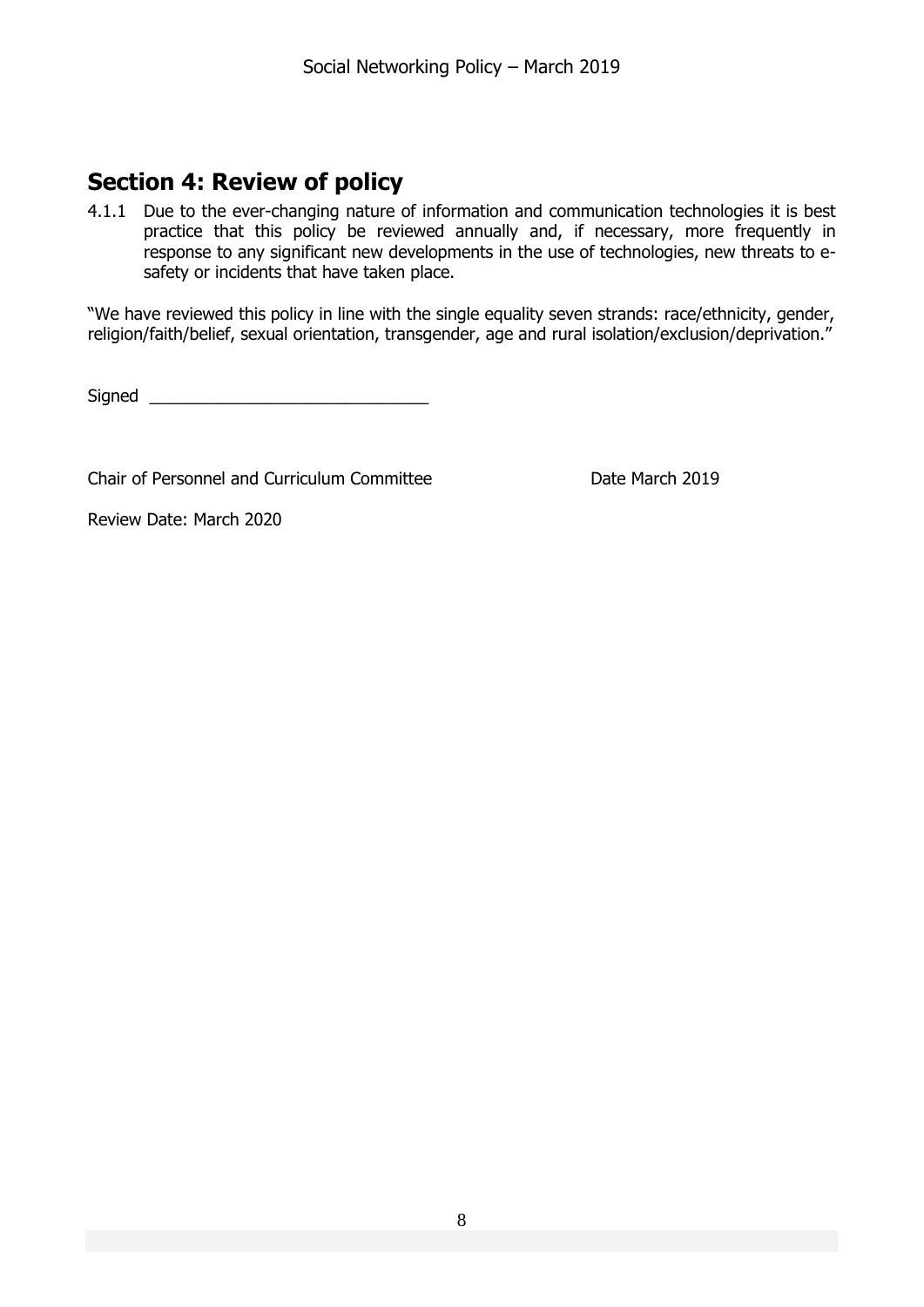# <span id="page-8-0"></span>Section 5: Appendices

# <span id="page-8-1"></span>**Appendix A – Relevant legislation**

Schools staff should be aware of the legislative framework which currently surrounds use of social media / communication technology in the UK. It is important to note that in general terms an action that is illegal if committed offline is also illegal if committed online.

### **Computer misuse act 1990**

This Act makes it an offence to:

- Erase or amend data or programs without authority;
- Obtain unauthorised access to a computer;
- "Eavesdrop" on a computer;
- Make unauthorised use of computer time or facilities;
- Maliciously corrupt or erase data or programs;
- Deny access to authorised users.

### **Data protection act 1998**

This protects the rights and privacy of individual's data. To comply with the law, information about individuals must be collected and used fairly, stored safely and securely and not disclosed to any third party unlawfully. The Act states that personal data must be:

- Fairly and lawfully processed;
- Processed for limited purposes;
- Adequate, relevant and not excessive;
- Accurate;
- Not kept longer than necessary;
- Processed in accordance with the data subject's rights;
- Secure;
- Not transferred to other countries without adequate protection.

### **Freedom of information act 2000**

The Freedom of Information Act gives individuals the right to request information held by public authorities. All public authorities and companies wholly owned by public authorities have obligations under the Freedom of Information Act. When responding to requests, they have to follow a number of set procedures.

#### **Communications act 2003**

Sending by means of the Internet a message or other matter that is grossly offensive or of an indecent, obscene or menacing character; or sending a false message by means of or persistently making use of the Internet for the purpose of causing annoyance, inconvenience or needless anxiety is guilty of an offence liable, on conviction, to imprisonment. This wording is important because an offence is complete as soon as the message has been sent: there is no need to prove any intent or purpose.

#### **Malicious communications act 1988**

It is an offence to send an indecent, offensive, or threatening letter, electronic communication or other article to another person.

#### **Regulation of investigatory powers act 2000**

It is an offence for any person to intentionally and without lawful authority intercept any communication. Monitoring or keeping a record of any form of electronic communications is permitted, in order to:

• Establish the facts;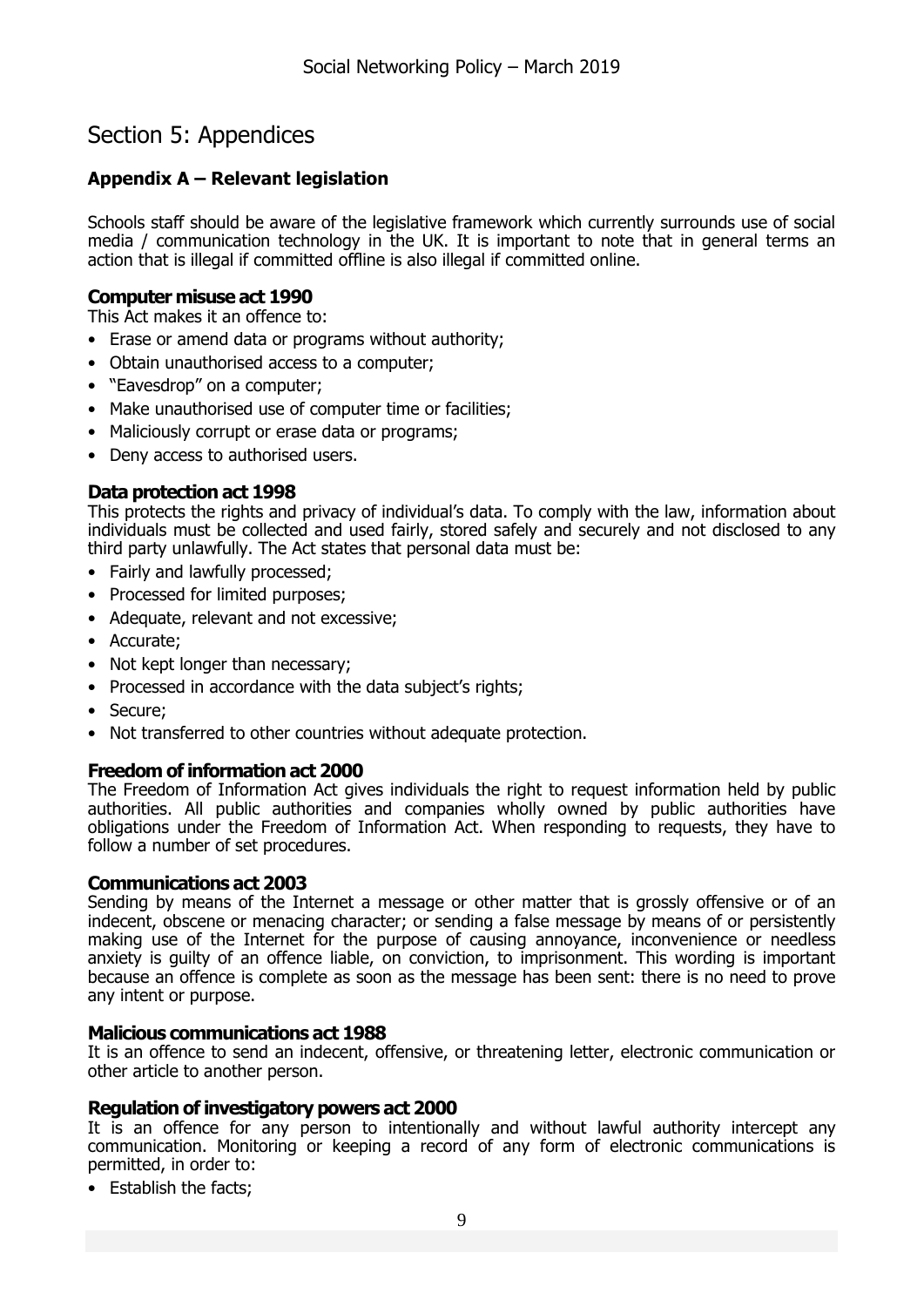- Ascertain compliance with regulatory or self-regulatory practices or procedures;
- Demonstrate standards, which are or ought to be achieved by persons using the system;
- Investigate or detect unauthorised use of the communications system;
- Prevent or detect crime or in the interests of national security;
- Ensure the effective operation of the system.
- Monitoring but not recording is also permissible in order to:
- Ascertain whether the communication is business or personal;
- Protect or support help line staff.
- The school reserves the right to monitor its systems and communications in line with its rights under this act.

### **Trade Marks act 1994**

This provides protection for Registered Trade Marks, which can be any symbol (words, shapes or images) that are associated with a particular set of goods or services. Registered Trade Marks must not be used without permission. This can also arise from using a Mark that is confusingly similar to an existing Mark.

#### **Copyright, designs and patents act 1988**

It is an offence to copy all, or a substantial part of a copyright work. There are, however, certain limited user permissions, such as fair dealing, which means under certain circumstances permission is not needed to copy small amounts for non-commercial research or private study. The Act also provides for Moral Rights, whereby authors can sue if their name is not included in a work they wrote, or if the work has been amended in such a way as to impugn their reputation. Copyright covers materials in print and electronic form, and includes words, images, and sounds, moving images, TV broadcasts and other media (e.g. youtube).

#### **Telecommunications act 1984**

It is an offence to send a message or other matter that is grossly offensive or of an indecent, obscene or menacing character. It is also an offence to send a message that is intended to cause annoyance, inconvenience or needless anxiety to another that the sender knows to be false.

#### **Criminal justice & public order act 1994**

This defines a criminal offence of intentional harassment, which covers all forms of harassment, including sexual. A person is guilty of an offence if, with intent to cause a person harassment, alarm or distress, they: -

- Use threatening, abusive or insulting words or behaviour, or disorderly behaviour; or
- Display any writing, sign or other visible representation, which is threatening, abusive or insulting, thereby causing that or another person harassment, alarm or distress.

### **Racial and religious hatred act 2006**

This Act makes it a criminal offence to threaten people because of their faith, or to stir up religious hatred by displaying, publishing or distributing written material which is threatening. Other laws already protect people from threats based on their race, nationality or ethnic background.

#### **Protection from harassment act 1997**

A person must not pursue a course of conduct, which amounts to harassment of another, and which he knows or ought to know amounts to harassment of the other. A person whose course of conduct causes another to fear, on at least two occasions, that violence will be used against him is guilty of an offence if he knows or ought to know that his course of conduct will cause the other so to fear on each of those occasions.

#### **Protection of children act 1978**

It is an offence to take, permit to be taken, make, possess, show, distribute or advertise indecent images of children in the United Kingdom. A child for these purposes is anyone under the age of 18. Viewing an indecent image of a child on your computer means that you have made a digital image.